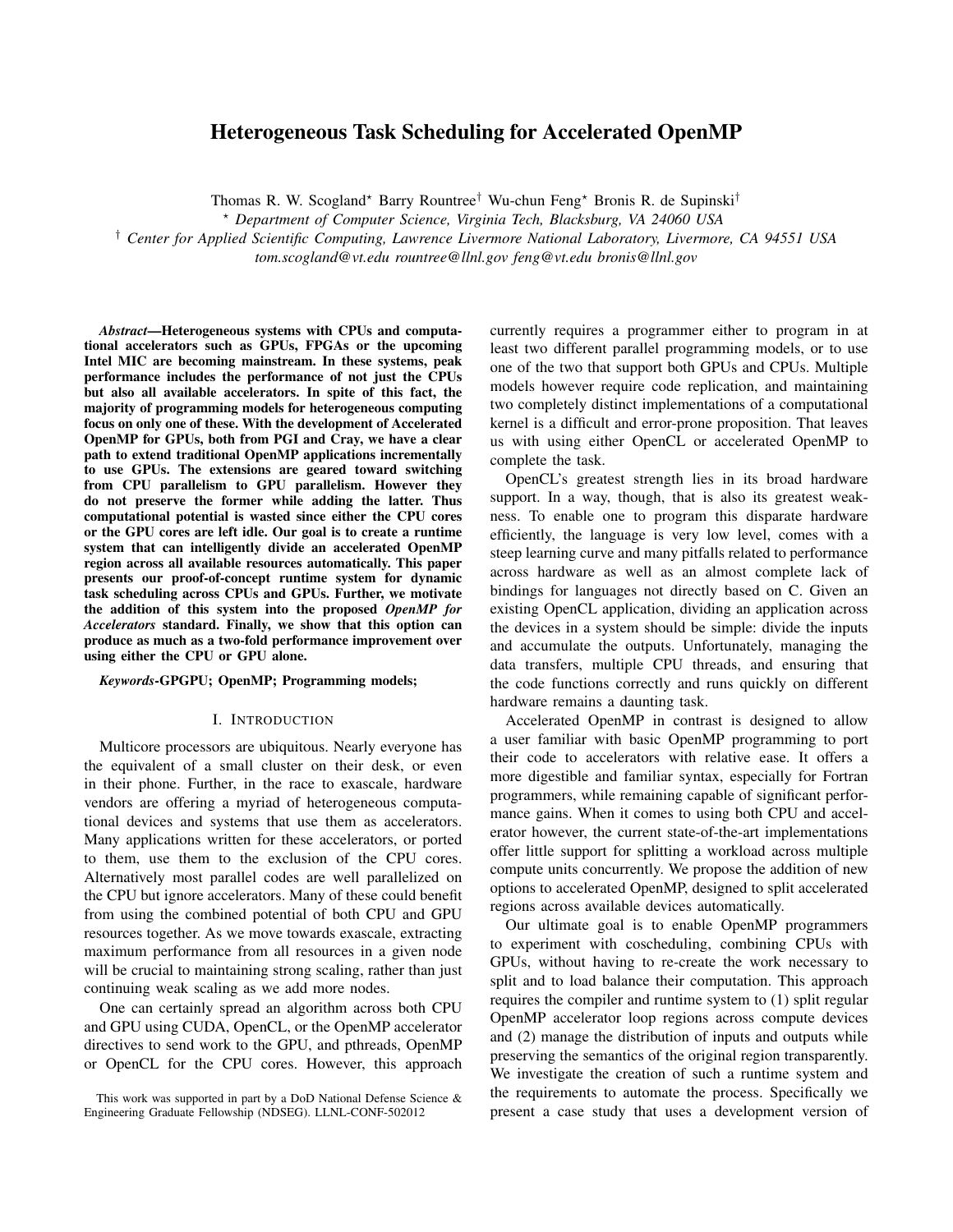Cray's GPU accelerated OpenMP. For the purpose of this paper, we use accelerator and GPU interchangeably, although we could apply our approach to any platform that offers similar OpenMP accelerator extensions.

We make the following contributions:

- *•* Extensions to OpenMP accelerator directives to support co-scheduling;
- Four novel scheduling policies for splitting work across CPUs and accelerators;
- *•* An implementation of those extensions that is built on top of the OpenMP runtime and, thus, applicable to any implementation of the OpenMP accelerator directives;
- An evaluation that demonstrates our extensions significantly improve performance over only using an accelerator.

Our results for four programs that use the OpenMP accelerator directives demonstrates that our approach can produce as much as a two-fold performance improvement over using either the CPU or GPU alone.

The rest of the paper is arranged as follows. Section II provides a background in accelerator programming and the OpenMP Accelerator Directives. Section III describes the design of our proposed heterogeneous scheduling extension. Details of our proof-of-concept implementation follow in Section IV. We present results and discussion in Section V.

## II. BACKGROUND

This section provides background material with a particular focus on three items. First, we review accelerator programming in general, with a focus on GPUs. A description of OpenMP for accelerators follows. Finally, we describe the previously proposed version of region splitting and task scheduling for this system.

#### *A. Accelerator Programming*

To understand the extensions in accelerated OpenMP, one needs a basic background in accelerator programming. Many types of accelerators exist, from very CPU-like accelerators that share the cache hierarchy, to completely separate devices that must be treated as though they were compute nodes unto themselves. Arguably the most popular type of accelerator is the GPU, which is highly divergent from the standard SMP programming model assumed by OpenMP.

Using terminology coined for NVIDIA's CUDA architecture, GPUs consist of several multiprocessors, each of which contains several cores, 8 to 32 depending on the generation up to this point. An NVIDIA Tesla C2050, for example, consists of 14 multiprocessors, each with 32 cores. These cores follow the Single Instruction Multiple Thread (SIMT) execution model in which all cores on a multiprocessor must run the same instruction each cycle although the hardware hides the details of computing each branch independently from the software if threads diverge. In essence, this mechanism allows a SIMD processor to be programmed as though it were MIMD.

Unlike CPU cores, GPU cores do not have direct access to main memory but rather access a hierarchy of dedicated, on-board memory modules. Each multiprocessor has a set of caches and *shared memory*, a local memory space that only threads run on that multiprocessor can access. The only memory space that multiprocessors share is *global memory*, some parts of which can also be used as readonly texture memory. Our example architecture, the Tesla C2050, contains three gigabytes of global memory. While all cores share the global memory, similarly to how CPU cores share main memory, the GPU memory system does not offer coherence guarantees. Changes to global memory are only guaranteed to be globally visible after either the termination of a kernel (i.e., a GPU function), or a call to the thread\_fence() GPU function.

Programming a GPU effectively requires exploitation of many of these architectural details. The most significant issue is the separate address space from the CPUs, which means it cannot be treated as a shared-memory entity. Instead, we must program it as a distributed memory system. Essentially, we must send and receive messages to load data to the GPU, to retrieve results, or to synchronize. Much like transfers between nodes in a cluster, these transfers are costly and require care to ensure that no more is transferred than necessary. OpenMP for accelerators, which was designed to address these issues, strikes a balance between expressiveness and familiarity of syntax.

## *B. Accelerator Extensions*

The OpenMP accelerator directives are proposed extensions to OpenMP that parallelize OpenMP regions across GPUs or other accelerators. For the purpose of this work, we use the version proposed by James Beyer et al. [1]. Another set of directives with similar goals are available from PGI as the PGI accelerator directives [2]. Although our work builds directly on a working prototype of the former from Cray, our method is generally applicable and should perform similarly with the PGI version.

The extensions add three main concepts to OpenMP: accelerator regions, input/output identifiers, and array shaping. An accelerator region generates a team of threads on an accelerator to process the region, analogous to a parallel region. Input/Output identifiers specify how to transfer data in and out of a region with greater specificity than shared and private. Accelerators, such as GPUs, with on-board discrete memory require explicit memory movement, as discussed in Section II-A. The identifiers support specification of that movement explicitly. Array shaping specifies the dimensions, range and stride of arrays. These shapes are passed with pointers to the input/output clauses to bound unbounded types in C or to transfer only the necessary part of arrays.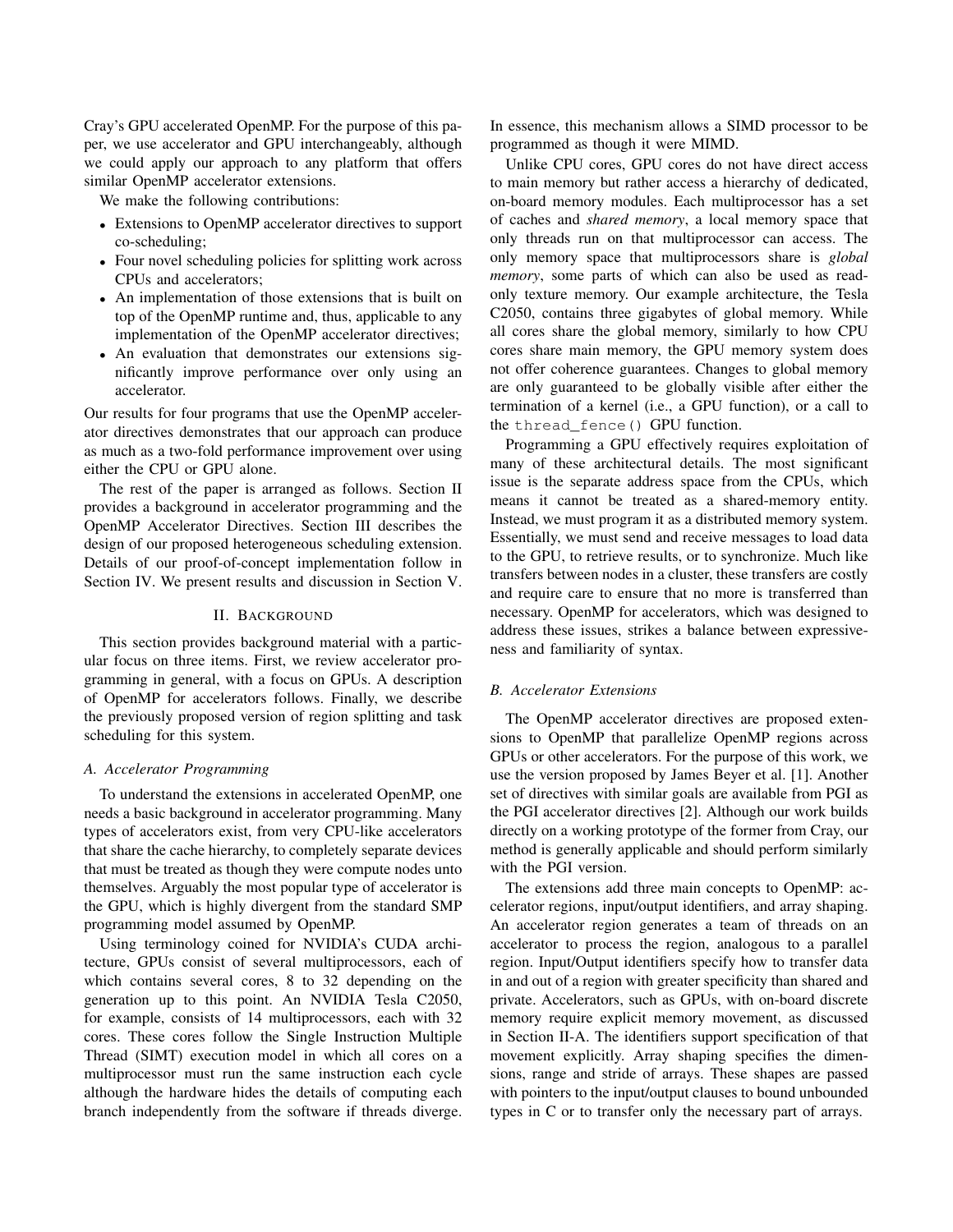

(c) Accelerated with hetero clause

(d) Proposed hetero clause

Figure 1: OpenMP accelerator directive comparison

Figure 1a shows a loop parallelized for the CPU with OpenMP. Figure 1b is the same loop parallelized across a GPU with an acc\_region\_loop directive. We also add the  $acc\_copy()$ ,  $acc\_copy$ in() and acc\_copyout() clauses, which specify that values must be copied in and out, just in, or just out. Each clause accepts a list of variables or shaped arrays of the form array[<start>:<end>:<stride>]. These extensions preserve the clarity and syntax of OpenMP while allowing the use of local distributed memory accelerators.

The third code segment in Figure 1c includes a clause that was part of the draft standard for the OpenMP accelerator directives. This clause is of the form hetero(<cond>,<width>) where cond is a boolean expression, true to split, false to use only the accelerator, and width is the number of iterations to assign to the CPU. It does not provide for scheduling options however, and assumes that the application programmer will explicitly specify the number of loop iterations to run on the CPU, the others to be run on a single accelerator. Further, a more recent draft no longer includes the option. We expect that the option will be useful with some adjustment and increased runtime support; we propose our version in Section III.

## III. DESIGN

This section presents the abstract design of our proposed system and its schedulers. First we describe the overall structure and then discuss the three classes of schedulers and their overall merits. The first class is static, analogous to but distinct from the hetero clause. The second supports dynamic scheduling with an intentional deviation from the traditional OpenMP dynamic scheduler inputs. Our third type of scheduler is two special case scheduling policies that combine the static and dynamic policies to handle common behavior ofaccelerated applications.



Figure 2: Our proposed software stack

## *A. Overview*

We do not propose to replace part of the existing software stack but rather to add a new one. As Figure 2 shows, we intend our work to be a new layer between the OpenMP accelerator directives and the existing CPU and GPU schedulers, which leverages those existing schedulers to handle the details of each device. We focus on assigning tasks to a compute device, which we define as an entity that can be targeted by a parallel or acc region, i.e., a single GPU or all CPU cores rather than an individual core. Since we work at the region layer, our design applies to any architecture for which an implementation of the accelerator directives is available.

Since we target heterogeneous resources, compute devices may have completely disparate performance characteristics. Standard OpenMP schedulers use the size of a chunk to split the work across cores. For example, given a loop of 500,000 iterations one might add schedule(dynamic,500) to their parallel loop, which would cause each thread to receive 500 iterations, compute those, and check for another chunk of 500 to compute. However, the optimal chunk size depends on the performance of the underlying devices and the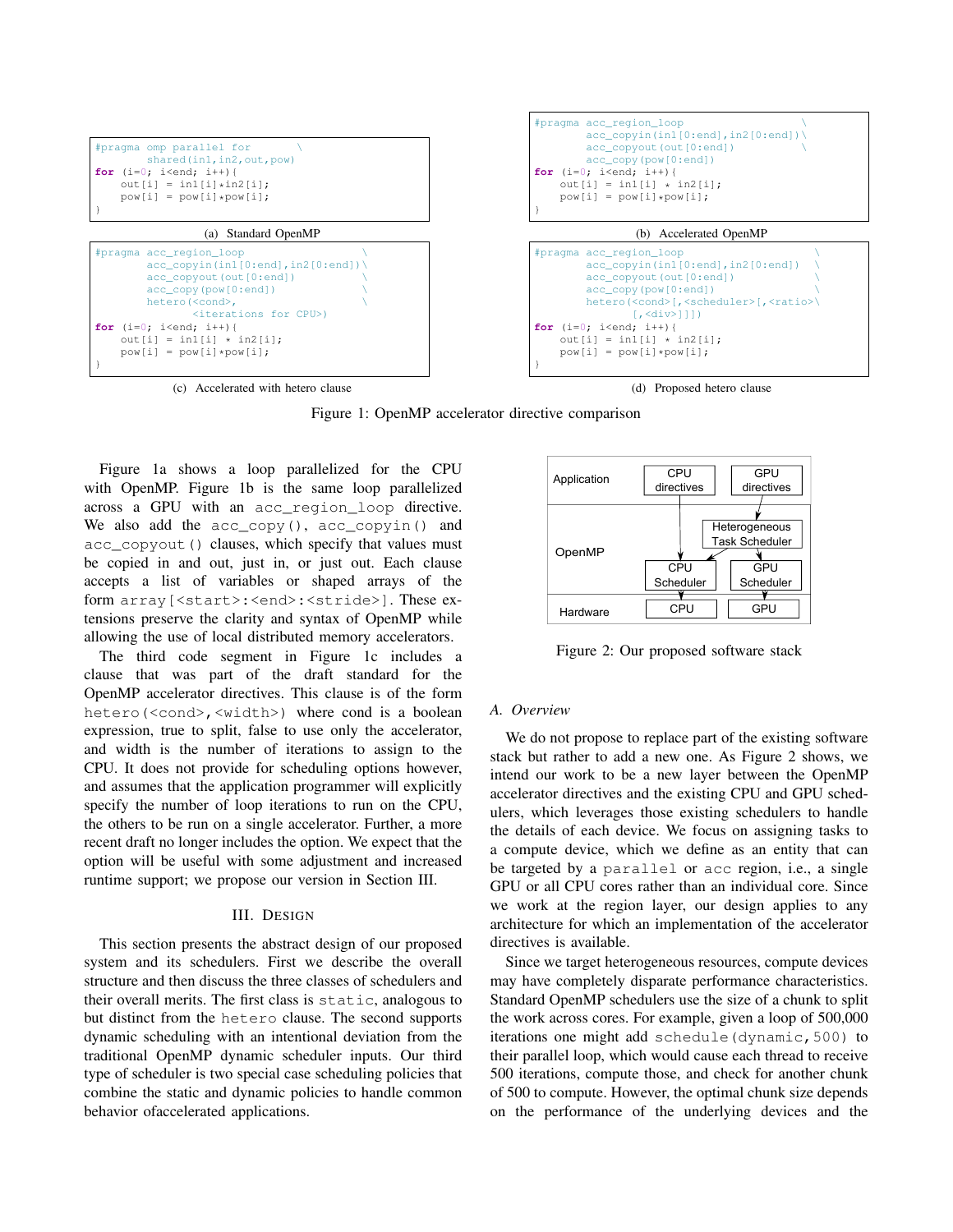cost to distribute new work to them. Given a CPU based system, chunks of size 500 may perform well, but assigning 500 iterations to an entire GPU will usually take so little time to execute that overhead dominates, wasting potential computation time. Conversely, a chunk large enough for the GPU can run so long on a CPU as to dominate the program execution time before it finishes the first chunk.

Our solution does not use chunks. Instead we specify a ratio that captures the amount of work that a CPU can complete in the time it takes for a GPU to finish 100 units. This schedule is essentially a form of unbalanced static scheduling, like those proposed by Ayguade et al. [3]. For example, if the CPU device (i.e., all CPU cores) completes 100 iterations in the time it takes for the GPU to complete 500 the ratio would be 17%. Alternatively, if the CPU is more suitable for a particular problem and completes 200 iterations in the time that it takes the GPU to handle 100 the ratio would be 67%. Thus, we specify the relationship between the compute units, rather than trying to find a single sensible unit of work to assign to both.

Our scheduler operates at the boundaries of a region rather than within it, except in special cases, much like the DVFS decisions made in Adagio [4], which provided the inspiration for this type of interpass dynamic approach. This choice is another concession to the overhead of GPU kernel launches: by making scheduling decisions only once each pass through a region we generate only one thread team per compute unit rather than having to recreate them repeatedly. It also allows us to synchronize memory at the beginning and end of the region and not between, in turn saving synchronization time. The user expects that all memory is consistent at the end of the region. The most basic example is that the output arrays on the CPU specified by the acc\_copy and acc\_copyout must be consistent with the output of running the full problem set on the GPU, but updates must also be pushed to GPU memory, failure to do either can cause unexpected side-effects.

#### *B. Static Splitting*

Static, which is the default scheduler, divides tasks at the beginning of the region. Each entry into the region runs one CPU team and one GPU team, using the underlying static schedulers for each. As noted above, we split based on a ratio. The CPU receives  $i_c = i_t * r$  iterations where  $i_t$  is the total number of iterations requested and *r* is the ratio. the GPU receives the remainder  $i_q = i_t - i_c$ .

The ratio argument is optional; its default value is a nontrivial problem. We compute the default ratio at runtime based on the compute resources found to be available, making the assumption that the workload is floating point computation bound. The goal is for the ratio to express the percentage of the total floating point work that the CPU device can perform in a unit of time. Unfortunately, most compute hardware does not expose a software API to query



Figure 3: Scheduler behavior over time

its peak flops directly, so we must approximate based on something more accessible.

We essentially need to know how many floating point operations each compute device can evaluate in a given unit of time. Further, we know that on a current generation GPU, each core can compute one floating point instruction per cycle, for now assuming single precision. The CPU is a more complicated. Each core on a CPU can compute anywhere from one to its SIMD width floating point instructions per cycle. We assume that floating point operations in the region are mostly vectorizable so the CPU can retire its full SIMD width in each cycle, which overestimates the CPU somewhat. This overestimation helps to balance another assumption: both the CPU and GPU operate on the same frequency. The final equation is  $r = c_c * 4/(c_c + c_g)$  where  $c_c$  is the number of CPU cores and  $c_g$  is the number of GPU cores. This default is portable since we can detect the compute resources available on any given system and adjust to them. We find that this simple model performs well for compute-bound floating point intensive applications, but not for memory bound ones, or highly conditional applications, as we discuss further in Section V.

# *C. Dynamic Splitting*

Similarly to our static scheduler, our dynamic scheduler deviates from the original OpenMP dynamic schedule policy. We make scheduling decisions only at the boundaries of accelerated regions. Thus, the dynamic scheduler assumes that the code will execute the parallel region several times. The first time, our approach executes the region as the static scheduler would. We measure the time taken to complete the assigned iterations on each compute unit. On all subsequent instances of the parallel region, we update the ratio based on these measurements.

Since we split at region boundaries rather than using a queue, we are subject to blocking time, during which one compute unit is waiting on the other to finish before they can pass the barrier at the end of the region. In order to minimize blocking time, we attempt to compute the ratio that causes the compute units to finish in as close to the same amount of time as possible. In order to predict the time for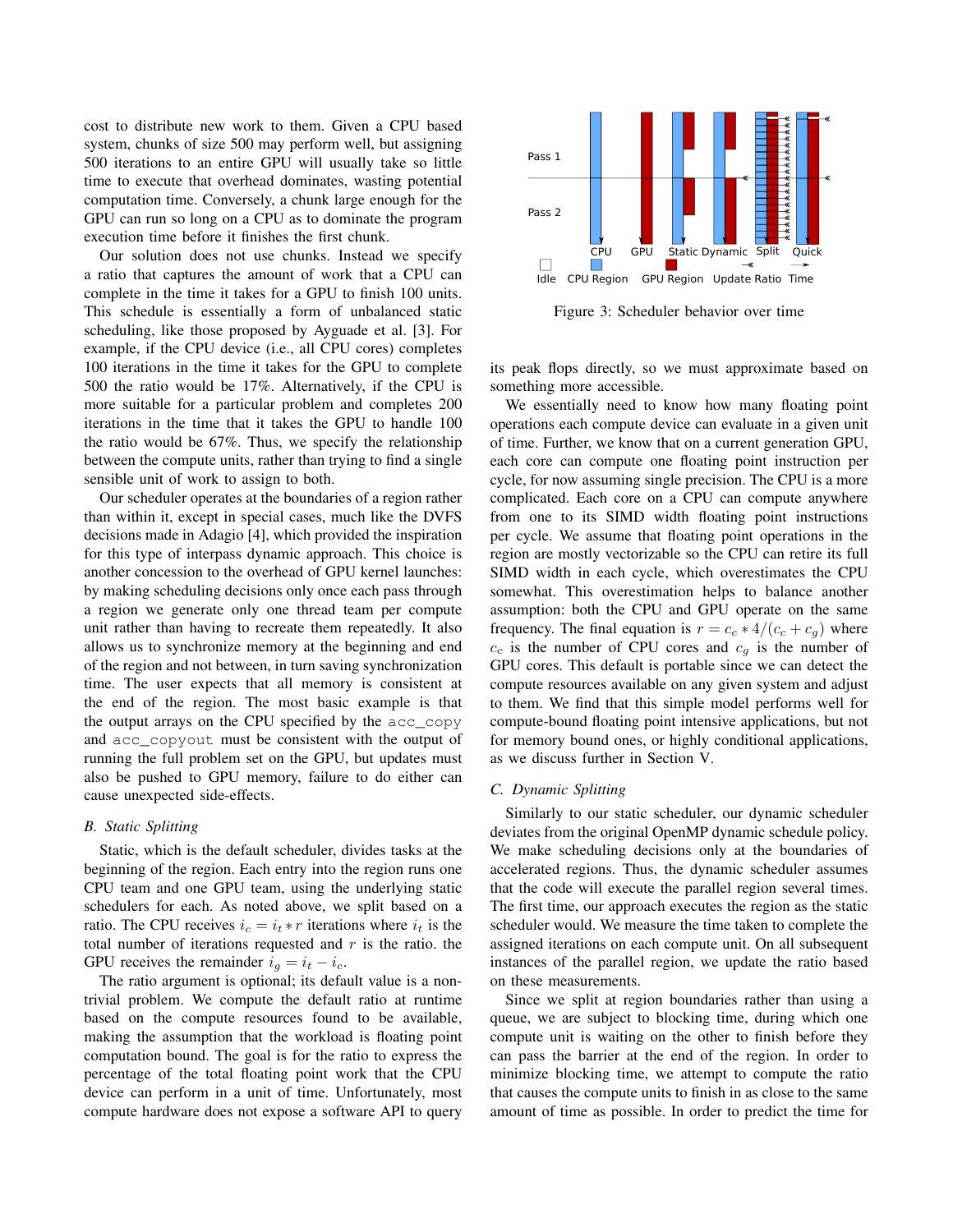$I =$  total iterations in next pass (int)

- $i_j$  = iterations on compute unit j in next pass (int)
- $p_j$  = time/iteration for compute unit j from last pass
- $n =$  number of compute devices

 $t_i^+$ = time over equal<br>= time under equal

 $t_i^$ time under equal

Table I: Variable definitions for the linear program

the next iteration, we assume that iterations take the same amount of time on average from one pass to the next. For the general case with an arbitrary number of compute units, we use a linear program for which Table I lists the necessary variables. Equation 1 represents the objective function, with the accompanying constraints in Equations 2 through 5.

$$
min(\sum_{j=1}^{n-1} t_1^+ + t_1^- \cdots + t_{n-1}^+ + t_{n-1}^-)
$$
 (1)

$$
\sum_{j=0}^{n} i_j = I \tag{2}
$$

$$
i_2 * p_2 - i_1 * p_1 = t_1^+ - t_1^-
$$
  
\n
$$
i_3 * p_3 - i_1 * p_1 = t_2^+ - t_2^-
$$
\n(3)

$$
\vdots
$$
  

$$
i_n * p_n - i_1 * p_1 = t_{n-1}^+ - t_{n-1}^-
$$
 (5)

Expressed in words, the linear program calculates the iteration counts with predicted times that are as close as possible to identical between all devices. The constraints specify that the sum of all assigned iterations must equal the total number of iterations and that all iteration counts must be integers. Since we often have exactly two compute devices, we also use a reduced form that is only accurate for two devices but can be solved more efficiently. The new ratio is computed such that  $t'_c = t'_g$  where  $t'_c$  is the predicted new time for the CPU portion to finish and  $t'_g$  is the predicted time to finish the GPU portion. When expanded we eventually get Equation 6, which can be solved in only a few instructions and produces a result within one iteration of the linear program for the common case.

$$
i'_{c} * p_{c} = i'_{g} * p_{g}
$$
  
\n
$$
i'_{c} * p_{c} = (i'_{t} - i'_{c}) * p_{g}
$$
  
\n
$$
i'_{c} = ((i'_{t} - i'_{c}) * p_{g})/p_{c}
$$
  
\n
$$
i'_{c} = ((i'_{t} - i'_{c}) * p_{g})/p_{c}
$$
  
\n
$$
i'_{c} + (i'_{c} * p_{g})/p_{c} = (i'_{t} * p_{g})/p_{c}
$$
  
\n
$$
(i'_{c} * p_{c})/p_{c} + (i'_{c} * p_{g})/p_{c} = (i'_{t} * p_{g})/p_{c}
$$
  
\n
$$
i'_{c} * (p_{g} + p_{c}) = i_{t} * p_{g}
$$
  
\n
$$
i'_{c} = (i_{t} * p_{g})/(p_{g} + p_{c})
$$
 (6)

#### *D. Special Purpose*

Our design and testing indicated that neither of the schedulers above is entirely appropriate in certain cases. Thus, we created two other schedulers: *split* and *quick*.

*1) Split:* Our dynamic scheduling requires multiple executions of the parallel region to compute an improved ratio, which works well for applications that make multiple passes. However, some parallel regions are executed only a few times, or even just once. Split scheduling addresses these regions. Each pass through the region begins a loop that iterates *div* times with each iteration executing *totaltasks/div* tasks. Thus, the runtime can adjust the ratio more frequently, and earlier, than with dynamic scheduling. More importantly, it can adjust the ratio in cases that dynamic scheduling cannot. The split schedule is analogous to the original OpenMP dynamic schedule since it specifies *totaliterations/chunksize* instead of chunk size directly. It remains distinct however in that while it runs a number of chunks, they can be independently subdivided to avoid overloading, or underloading, a compute device. Increasing the number of passes however, and thus the number of synchronization steps, increases overhead, which is especially problematic with short regions and those unsuitable for GPU computation so it is unsuitable as a definitive replacement for dynamic.

*2) Quick:* Quick is a hybrid of the split and dynamic schedules. It executes a small section of the first pass of size *iterations/div* just as split does, but the rest of that pass in one step of size *iterationsiterations/div*. It then switches to using the dynamic schedule for the rest of the run. It targets efficiently scheduling of applications with long running parallel regions that can be dominated by the first pass of the dynamic schedule when given a poorly chosen initial ratio. Quick is especially useful when such regions are executed repeatedly, making the split scheduler impractical due to its added overhead.

## *E. Schedules*

We have alluded to the types of application that each schedule targets. Figure 4 shows the computational patterns, in terms of OpenMP regions, of three applications that we evaluate in Section V. Each of our three dynamic schedulers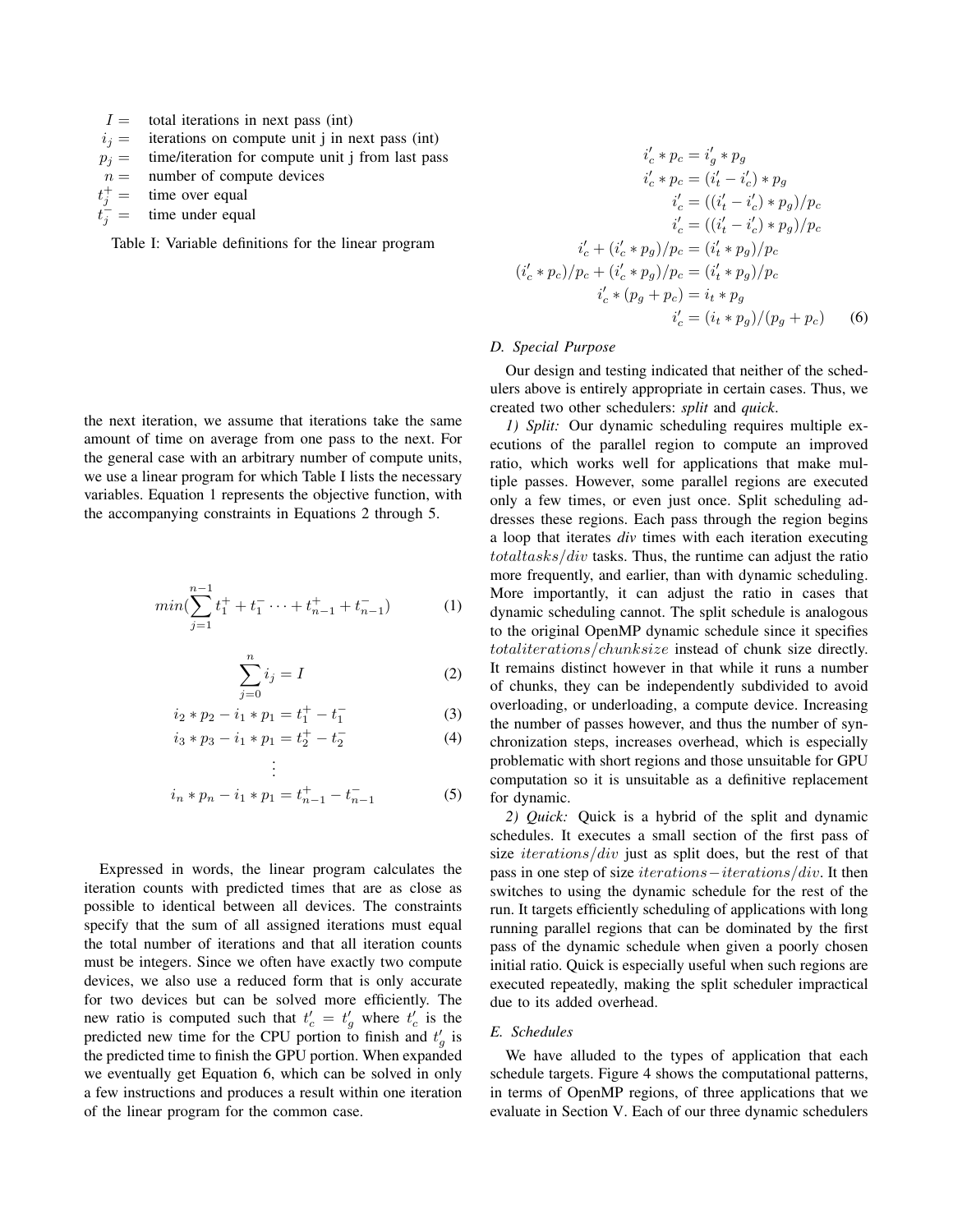

Figure 4: Computation patterns of evaluated benchmarks

targets one of these three cases, not just for these applications but as a general pattern of use. The first application type, with its single huge region, is a clear choice for the split schedule. The quick schedule targets the second, which has slightly smaller sections in which the segments are too long to allow an entire pass with a bad static mapping but do not require splitting every region to achieve load balance. Finally, we have applications that use fine grained regions. Any overhead dominate these regions, which do best with either quick or dynamic. Of course, we could use static for any of these cases as well, especially if we want to fine-tune the ratio manually.

## IV. IMPLEMENTATION

We implement our concurrent heterogeneous support as a library that uses the OpenMP accelerator directives to motivate its addition in lower levels. This library encapsulates our scheduling functionality. We manually translate applications with minimal effort to function as if our proposed clause and schedules were used. Our implementation would be easy to integrate into a compiler, which represents the design in Section III. In the only significant difference from our design, our implementation currently only supports two devices at a time since our testing environment only offers two. We will implement the general case in future work. In addition to the implementation of the library, we also investigate what such loop splitting requires without underlying support.

#### *A. The Splitter Library*

In order to keep the implementation as general as possible, we design the library to be independent of the implementation of accelerated OpenMP. The library does not use accelerated regions or accelerated OpenMP functions or constructs, with the single exception of omp\_get\_thread\_limit(), which we use to determine the number of available threads and to calculate the default static ratio. In the current version, we read the number of GPU cores from an environment variable, or assume it is 448, which is the number of cores in the NVIDIA Tesla C2050 GPU. While we would prefer to read the value from the underlying system, the OpenMP accelerator extensions do not include a function for this purpose.

The interface has six functions and a structure, as Figure 5 shows. The split\_init() function initializes the library for a new region. It takes the arguments that would be given

| splitter * split_init(int size, split_type sched,<br>$double$ *rat, int *div) |  |  |  |  |  |  |
|-------------------------------------------------------------------------------|--|--|--|--|--|--|
| splitter * split_next(splitter * s, int size,                                 |  |  |  |  |  |  |
| int iteration)                                                                |  |  |  |  |  |  |
| void<br>split_cpu_start(splitter *s);                                         |  |  |  |  |  |  |
| split_cpu_end(splitter *s);<br>void                                           |  |  |  |  |  |  |
| void<br>$split\_qpu\_start(splitter *s);$                                     |  |  |  |  |  |  |
| void<br>split qpu end (splitter $*$ s);                                       |  |  |  |  |  |  |
| typedef struct splitter{                                                      |  |  |  |  |  |  |
| int cts; //CPU start iteration                                                |  |  |  |  |  |  |
| int cte; //CPU end iteration                                                  |  |  |  |  |  |  |
| int qts; //GPU start iteration                                                |  |  |  |  |  |  |
| int qte; //GPU end iteration                                                  |  |  |  |  |  |  |
| int d end; //div                                                              |  |  |  |  |  |  |
| int d ccs; //start of CPU output                                              |  |  |  |  |  |  |
| int d cce; //end of CPU output                                                |  |  |  |  |  |  |
| int d qcs; //start of GPU output                                              |  |  |  |  |  |  |
| int d_qce; //end of GPU output                                                |  |  |  |  |  |  |
| }splitter;                                                                    |  |  |  |  |  |  |

Figure 5: Splitter API for basic, CPU and single GPU, case

to the hetero() clause as well as the number of tasks to expect and it returns a structure to use with the splitter functions. After that, split\_next() is evaluated at least once, populating the structure with the assignments for each device. Each pass through the region, split  $next()$ restarts these counters, unless invoked with monotonically increasing iteration values, which is used to implement the split scheduler as we discuss shortly. The other four functions are timing calls that inform the library of the beginning and end of each split region.

In order to avoid repeated data transfers to and from the GPU in a pass, the library sends the entire data set for the region to the GPU and retrieves the entire output whether or not it is all used. Although this choice is inefficient, it is more efficient than copying piecemeal as the split between CPU and GPU is adjusted. Lower level APIs in future could make this choice unnecessary. Because we copy back the entire region, we also must use a temporary array to receive either the output from the CPU or GPU, and merge that into the main output array after both have finished. Otherwise consistency could not be assured. Use of this array could also be avoided at a lower level in future work.

Since we must merge the data, we attempt to merge as efficiently as possible. We accomplish this goal by having each compute device work from opposite ends of the iteration space toward the center. Thus, we divide the output only into two pieces regardless of any adjustments made during the run, unlike a simpler implementation that assigns chunks moving from one end to the other.

## *B. Using Splitter*

We present an example to illustrate the use of the library. The code in Figure 6 shows the manually translated version of the code of a k-means kernel in Figure 7, which includes a hetero clause so it would correspond to the manually transformed version. This kernel is part of the code for the k-means implementation that we evaluate in Section V.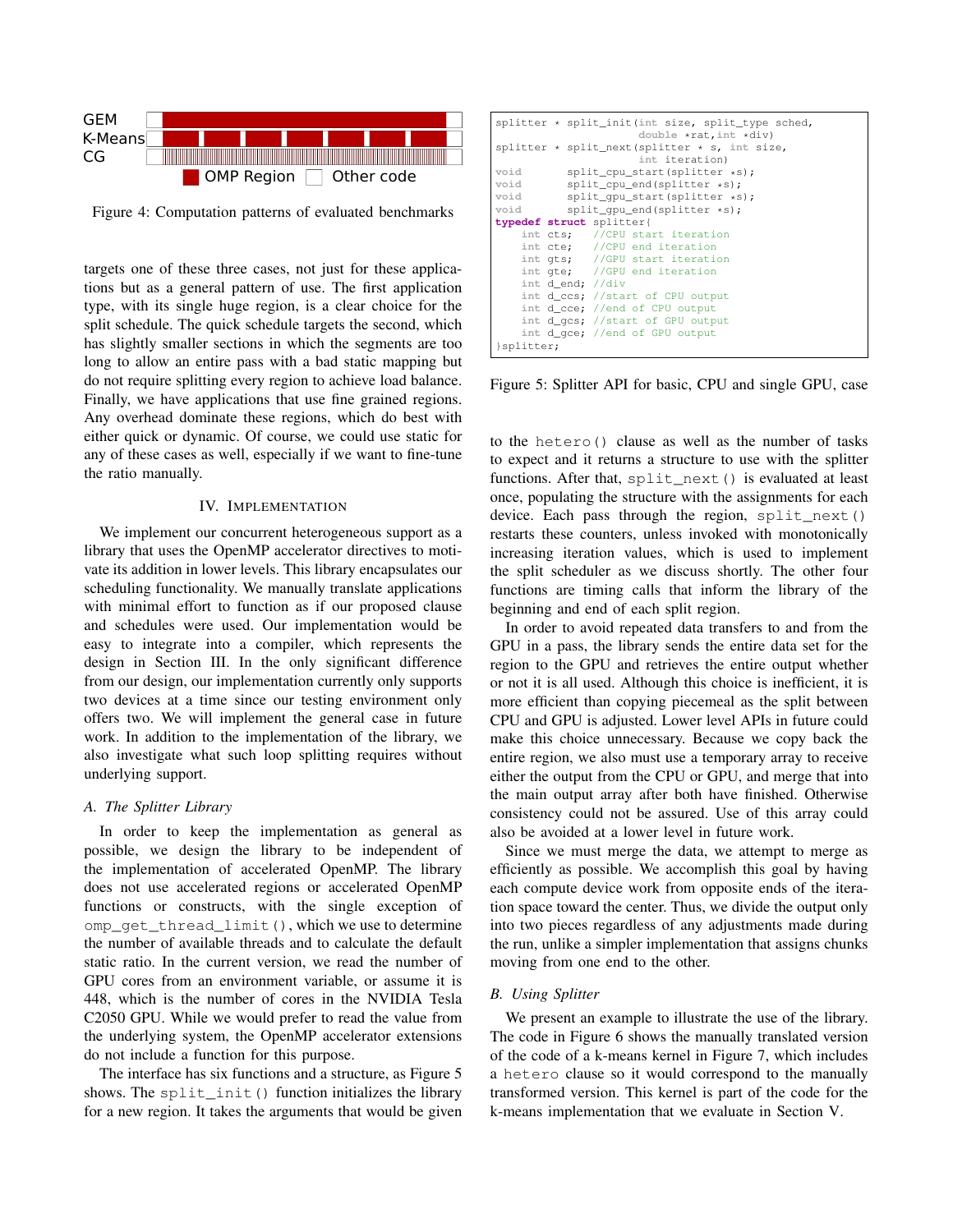

Figure 6: Manually transformed k-means kernel

```
#pragma omp acc_region_loop private(i) \
        firstprivate(nco,no,ncl) default(none)
        acc_copyin(fc[0:ncl*nco]) present(fo)
        acc_copyout(m[0:no])
        hetero(1, dynamic)
for (i=0; i<no; i++) {
    m[i] = findc(no, ncl, nco, fo, fc, i);
}
```
Figure 7: Accelerated OpenMP k-means region

We divide the translated code in two ways. First, we divide the region into a CPU region and a GPU region, each in one branch of a conditional, with each given one thread from an outer parallel region. Thus, the master thread runs the GPU region, a requirement as all other threads crash when encountering GPU regions in this version of the compiler, and the other thread starts a new team that uses the remaining compute resources on the CPU. We transform the computational loop in each of the two regions to use the start and end values specified by the splitter library, and bound it on either side by calls used for timing.

The other way in which we split the code is through the outer loop. That loop allows the scheduler to split the region into multiple sub-regions, by specifying how many iterations it will pass, and thus how many times split\_next() will be evaluated. At the end of the outer loop, the merging step is a simple memcpy() of the CPU calculated values from the extra array to the original output array.

While the manual transformation is conceptually simple, it is verbose. The original kernel is only 12 lines of code, including line wrapping, while the transformed version is 43. It also has two copies of the inner loop, forcing any change made in one to be replicated. For both of these reasons, even using a library such as ours to split a region at this level is tedious and error prone. Even so, being able to use all the compute resources available in a system is worthwhile.

#### V. EVALUATION

This section presents an evaluation of our proof-ofconcept runtime library. All codes were compiled with a development version of the Cray Compiling Environment (CCE) compiler version 8.0 using optimization flag -O3. All tests were run on a single node containing a 2.2Ghz 12 core AMD Opteron 6174 processor and one NVIDIA Tesla C2050 GPU. No other processes, aside from the standard daemons, were allowed to run during the tests. All CPU results, unless otherwise specified, use all 12 available cores, in the case of runs using both the CPU and the GPU concurrently one core is reserved to manage the GPU, the other eleven are assigned to computing. Parameters to the scheduler are defaults unless otherwise specified; ratio is as defined in Section III-B and div is 10.

To evaluate our proof-of-concept, we have implemented OpenMP Accelerator directives versions of four applications, GEM [5], [6], [7], k-means, CG [8] and helmholtz which will be described in greater detail below. Each of the four presents a different pattern of execution, and different levels of fitness for GPU computing. In each case, the minimum transformation necessary to accelerate the code was used. In GEM, k-means, and helmholtz the transformation entailed exactly two lines of code. CG required more changes because of some undefined behavior when mixing regular OpenMP threads with GPU regions in Fortran, which we solved by porting the computational kernel of CG to C before accelerating it. Optimizations could certainly be applied, and the performance of each benchmark would benefit, but we are evaluating the framework, not the specific benchmark, and so leave this for future work. In addition to the OpenMP accelerator directive modifications, we applied the transformations necessary to hook into our region splitting library as we described in Section IV

For each application we collect computation time, as defined by the time to compute a result excluding problem setup and I/O. All transfers to and from the GPU are included, as is scheduling time and extra work necessary to split and to reassemble data to preserve the memory semantics of the region. In addition to computation time, we collect the number of iterations scheduled on the CPU and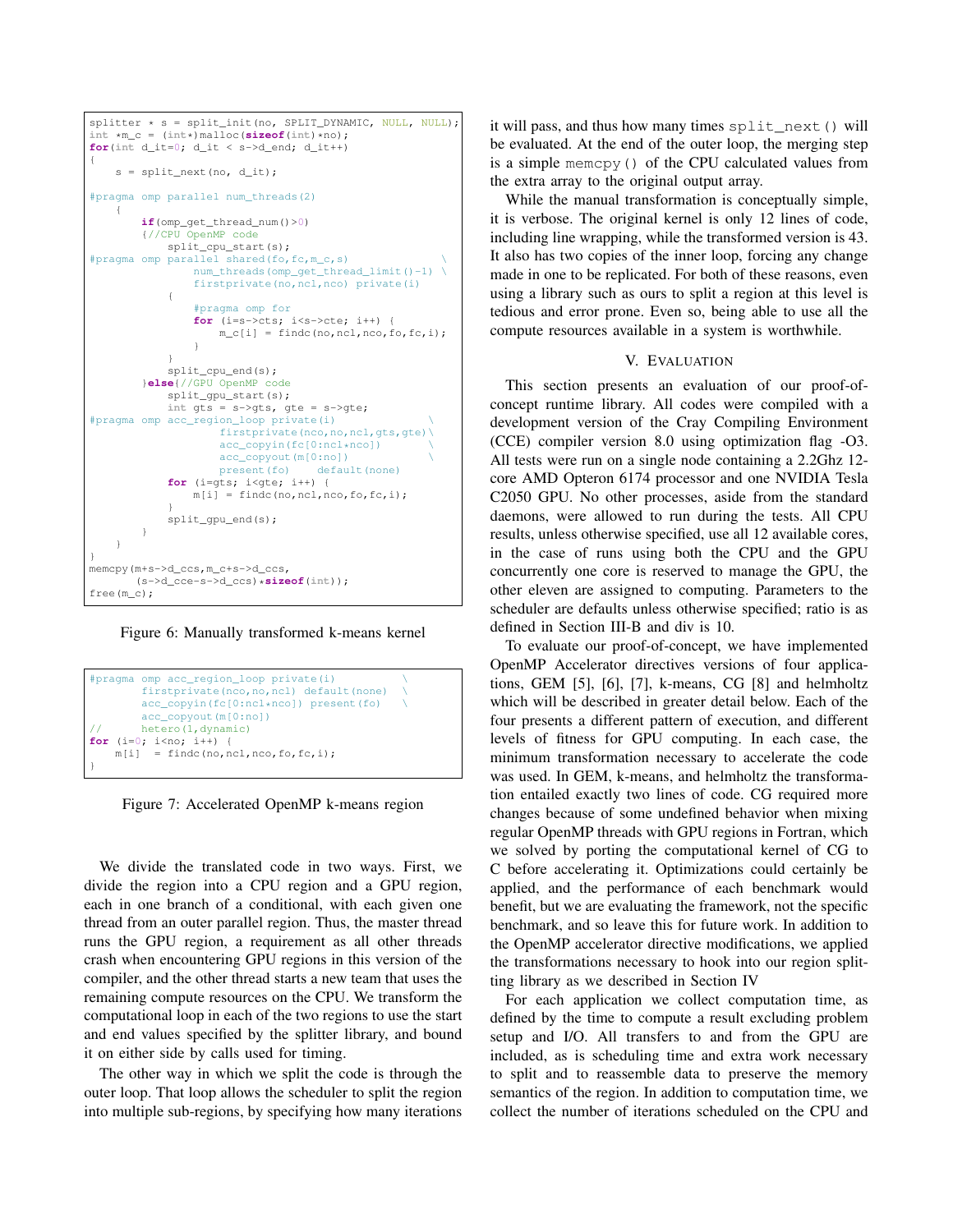GPU on each pass through the accelerated region, as well as the amount of time each spent running those iterations. From this we calculate the blocking time on a given pass as the time one compute unit must wait for another to finish, or  $max(time_{gpu}, time_{cpu}) - min(time_{gpu}, time_{cpu})$ . Finally, we track the application's performance ratio, as we defined in Section III-B.

Each of our four benchmarks represents one of three types of computation patterns that Figure 4 illustrates. Our scheduling system works at the boundaries of OpenMP regions. Thus, how these regions are distributed, can have significant impact on the schedulers. Additionally, the length of each pass is quite important, as it determines how much overhead the runtime can afford to incur in launching each region. We characterize these issues by measuring three factors: the number of passes through the accelerated region in a run; the average time to complete a pass; and the native ratio, i.e., the ratio of CPU to GPU computation that produces the most balanced workload for the application. While the ratio may vary by input, all ratios for a given application tend to cluster into a relatively small region due to their suitability, or lack thereof, for GPU computation. Table 8b depicts these values for the default input set. Length is based on the time to run one pass while runtime measures the entire computation, both on only the GPU.

#### *A. K-Means*

K-Means is a popular clustering algorithm that uses an iterative method. Each iteration has two stages; the first calculates the nearest cluster for all data points and the second moves each cluster to the center of the data points that identified it as nearest earlier that time step. As a converging algorithm, it does not have a set number of passes as an application, but a given problem does. In our case, the number of passes is generally low in relation to the kernel execution time, but varying the dataset can vary these parameters. The dataset used for our tests consists of 1,210,000 points each with nine observations and groups those points into 500 clusters, requiring seven iterations to converge to a solution.

Figure 8a shows the results for our k-means test. For this input set and implementation the CPU and GPU are relatively evenly matched. K-means, is bound by one of two operations, memory accesses as part of computing the distance to every cluster, or the conditionals that check whether that is the nearest cluster. Consequently, it is not compute bound on the GPU, and the default ratio of 0.098, which effectively gives the CPU 9.8% of the work, is far off from its native ratio of 0.396. Thus, the default assigns excess work to the GPU and the static scheduler performs particularly poorly. The dynamic scheduler performs better, but suffers from the first pass being run entirely with that significantly poor ratio. Split, despite the added overhead, outperforms dynamic by reducing the time that we run



Figure 9: k-means performance on data sets in one million point increments

at the default ratio. This observation motivated our quick scheduler, which quickly makes the first adjustment while reducing overhead for the remainder of the run. In fact, quick produces an extra 10% performance improvement over split for this case.

K-means is unique among our four benchmarks in that its pattern of computation that Figure 4 shows can change significantly based on the input dataset. To study the effect of this change on the scheduler, we ran a variety of data sizes in Figure 9. These tests use varying size subsets of a 5 million point dataset with 10 observations per point and groups them into 100 clusters. The number of passes necessary for convergence, and length of a pass both vary as the data size varies. Despite the variability in the number and nature of the passes, the three dynamic schedulers show consistent behavior across all five reference sizes, although as the number of iterations for convergence grows, peaking in the three million point dataset, the split scheduler gets progressively worse, leaving the dynamic and quick schedulers as the clear options for k-means with quick being the most consistently fast across all tests.

# *B. CG*

CG is the NAS Parallel Benchmarks implementation of the conjugate gradient method. This method is used to solve systems of linear equations by iterative refinement. While CG requires a relatively small number of steps to converge, each full iteration consists of a set of smaller steps internally. Thus, the number of passes of the accelerated region is large, and each pass is short. We use the C class for all our tests, which requires 75 iterations to converge, and runs 1900 passes through the accelerated region. Figure 8a shows that, switching to the GPU alone does not speed up CG over using the 12 CPU cores. This result is expected since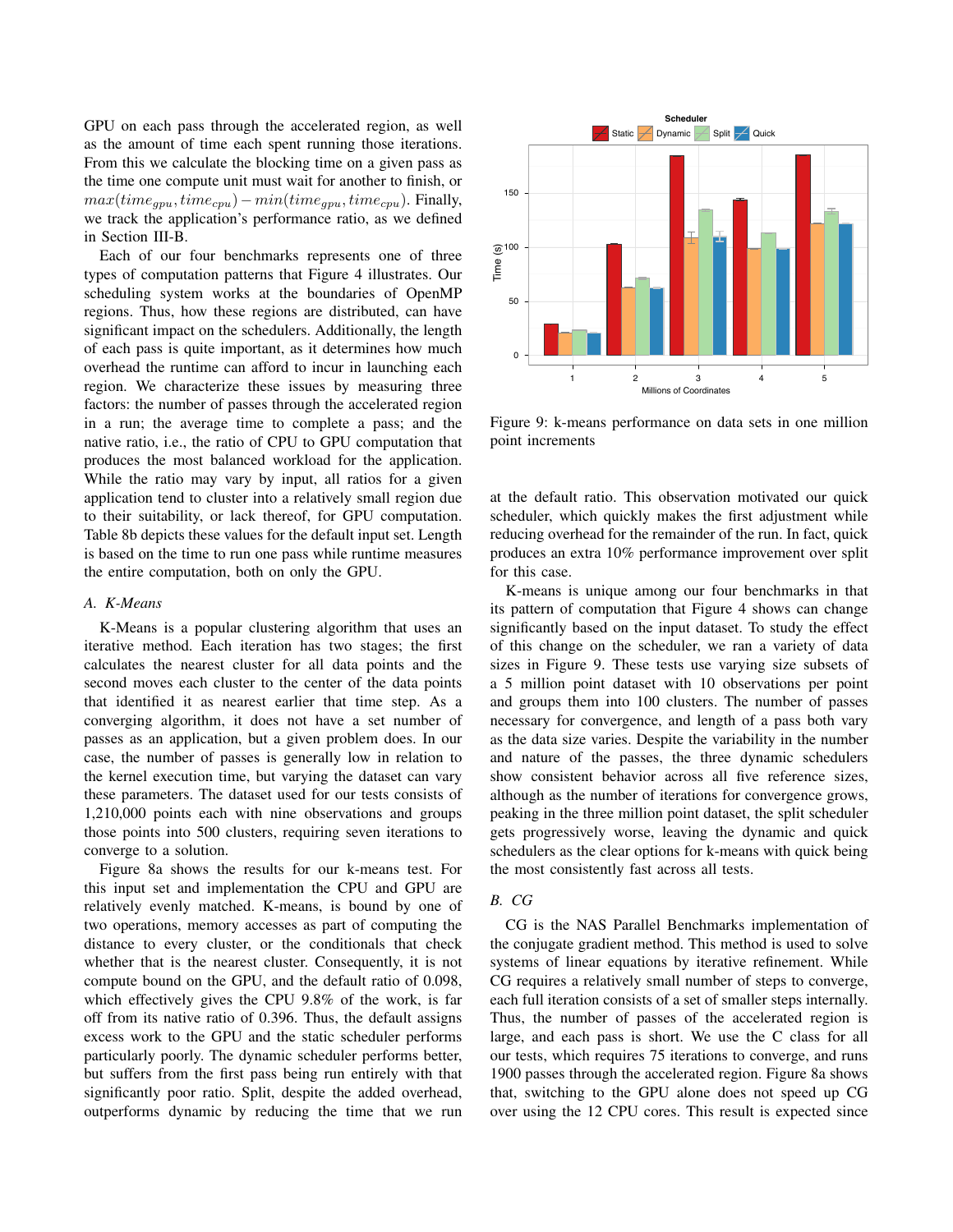

| Program    | Passes | Length $(s)$ | Runtime $(s)$ | Ratio |
|------------|--------|--------------|---------------|-------|
| CG         | 1900   | 0.038        | 84.90         | 0.554 |
| <b>GEM</b> |        | 138.005      | 138.04        | 0.117 |
| helmholtz  | 100    | 0.24         | 26.5          | 0.999 |
| k-means    |        | 0.486        | 3.71          | 0.396 |

(b) Program characteristics as measured for the default dataset

| Device/pass |      |      |      |      |      |      |
|-------------|------|------|------|------|------|------|
| CPU.        | 392  | 2793 | 3637 | 3891 | 4000 | 4000 |
| GPU         | 3608 |      | 363  | 109  |      |      |

(c) Outer-loop iterations assigned to CPU and GPU per pass in helmholtz

(a) Speedup over 12-core CPU for each application across schedulers

Figure 8: Application performance and behavior for our four benchmarks

the data copying and kernel launch overhead inherent in the simple acceleration are significant. Even so, it almost matches 12 CPU cores, which in terms of performance per dollar is still worth it if both can be used together. The static scheduler sends insufficient work to the CPU, much as it does with k-means, although in this case, the performance is slightly improved regardless. Due to the very small pass size, the added overhead for split completely destroys the performance of the application, and the small extra overhead and early misprediction in quick cause it to be, on average, slightly lower performing than the dynamic scheduler.

## *C. GEM*

GEM is a molecular modeling code developed by Fenley et al. [5] to study the electrostatic potential along the surface of biomolecules. It is a single step non-bonded force interaction problem that has a computational complexity of  $a * v$  where  $a$  is the number of atoms in the biomolecule and  $v$  is the number of vertices, or points in the surface grid, to be computed. Since GEM is a single step problem, it runs large data sets through a single iteration of one region, as Figure 4 shows. For all GEM tests, we use the 2eu1 input, which consists of 109,802 atoms and 898,584 vertices.

The first striking feature of the GEM data that Figure 8a shows is that the GPU is significantly faster, about  $7.5 \times$ , than all 12 CPU cores. This gain is consistent with prior studies [7]. However, including the 12 CPU cores, which are normally left idle, improves performance by approximately 10% over the GPU version. Also, the static scheduler performs well for GEM. The default ratio balances floating point performance and, thus, produces favorable results for floating point computation bound applications like GEM.

This application was the original impetus for the development of the split scheduler. Since it has only one very long



Figure 10: GEM performance at varying divs

running region, as Figure 4 depicts, the standard dynamic scheduler has no opportunity to adjust the ratio during the course of a run. We expected that the split scheduler would produce an improvement, but that the quick scheduler would provide even greater benefit due to its lower overhead and reduced synchronization. However, the split scheduler performs best, possibly because the quick scheduler runs a small chunk of a data and then extrapolates to the rest of the dataset, which could make it overly sensitive to overhead in thread team creation and kernel launching. In other applications, dynamic adjusts for to this cost after the second pass to hide it. However, GEM's single iteration provides no chance to fix the imbalance.

We also vary div with GEM to characterize its optimal split size. Figure 10 shows that performance increases until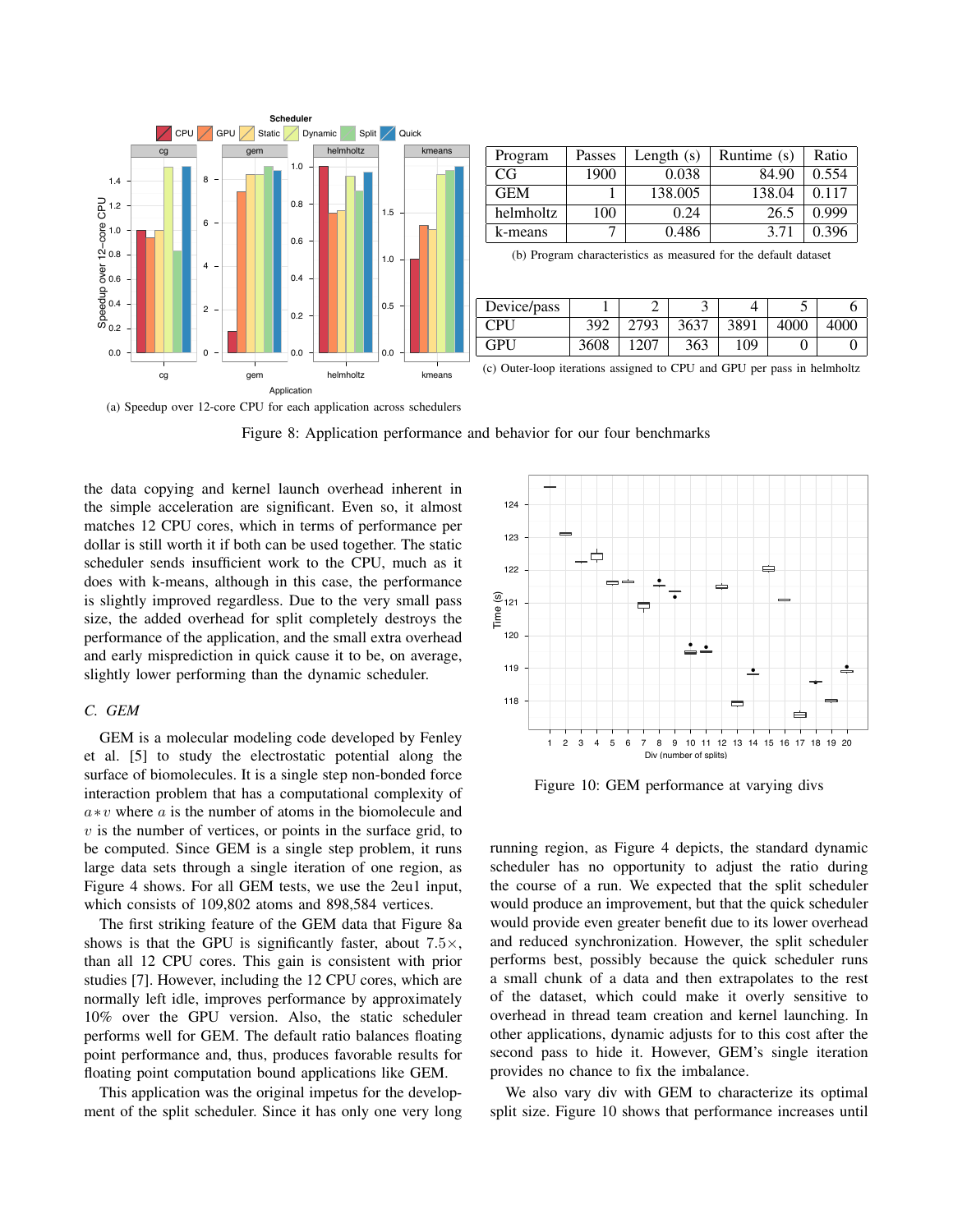a div of ten. Three specific larger divs cause performance degradation. We initially suspected that these tests exhibited system noise, but the results are repeatable. The degradations may be due to sub-optimal kernel launch decisions made by the underlying system similar to what happens when a poor block size decision is made directly in CUDA. In any event, the optimal choice for div is non-trivial, and presents an opportunity for future tuning.

#### *D. Helmholtz*

Helmholtz implements a solver for a discrete finite difference version of the Helmholtz equation, using the Jacobi iterative method. The implementation is similar in design to a map reduce in two dimensions that calculates the equation at all  $n * m$  points in the space and reducies on the error residuals to test for convergence. The appliation has a single OpenMP region with a reduce clause, so the map and reduce are combined into one phase. The results for helmholtz in Figure 8a are materially different from our other applications. Communication overhead completely dominates the computation whenever a region is offloaded to the GPU. Even with a significant problem size, none of the GPU enabled versions could keep up with using only the CPU. The dynamic schedulers detect the issue and effectively turn off the GPU by not sending it any work after the first few iterations – an average of 5 iterations. Table 8c shows the number of outer-loop iterations assigned to CPU and GPU in the first six iterations of a run with the dynamic scheduler. With the advent of accelerators that require little to no copying overhead, such as AMD Fusion, we expect that the accelerator could compete with the CPU, and thus it may be useful to enable this feature even for this application when they become available. We leave optimizing the number of iterations for the scheduler to determine that the GPU is detrimental for future work.

## *E. Overall*

The optimal scheduler depends on the application and, in some cases, the size of the dataset. K-means benefits most from the quick scheduler, GEM the split, and CG the basic dynamic. Since each scheduler benefits at least one pattern, these four schedulers offer a good starting point for dynamic task splitting in heterogeneous systems. Alternatively, a user could compute the ratio for a given application or save the ratio that a dynamic scheduler computes to derive a low overhead static schedule that achieves accurate splits as Figure 11 shows. In a case with regions small enough to be highly sensitive to overhead, as in the case of CG, tuned static scheduling can be highly effective. However, for GEM and k-means, the dynamic policy performs better, implying that the ratio is adjusted during the run based on current conditions to produce a better ratio. In addition to the ability to compute a better scheduler at runtime, computing the ratios for all input data sets and applications, not to



Figure 11: Speedup of best static and dynamic options over 12-core CPU



Figure 12: Total blocking time observed with each scheduler for all applications

mention hardware platforms, will not always be feasible, so we foresee a continued need for runtime dynamic splitting.

In addition to the overall performance of each application, we collect the length of time spent blocking waiting on either accelerator. As we discussed in Section III, our dynamic scheduler, and those that build on it, assign iterations in order to minimize blocking time. Figure 12 presents the total blocking time in each application scheduler combination. Overall these results follow our expectations: the blocking time usually corresponds to overall execution time behavior. CG presents a notable exception in that the static scheduler, while not performing well, performs significantly better than the split scheduler. However the blocking time of the split scheduler makes it appear more efficient possibly due to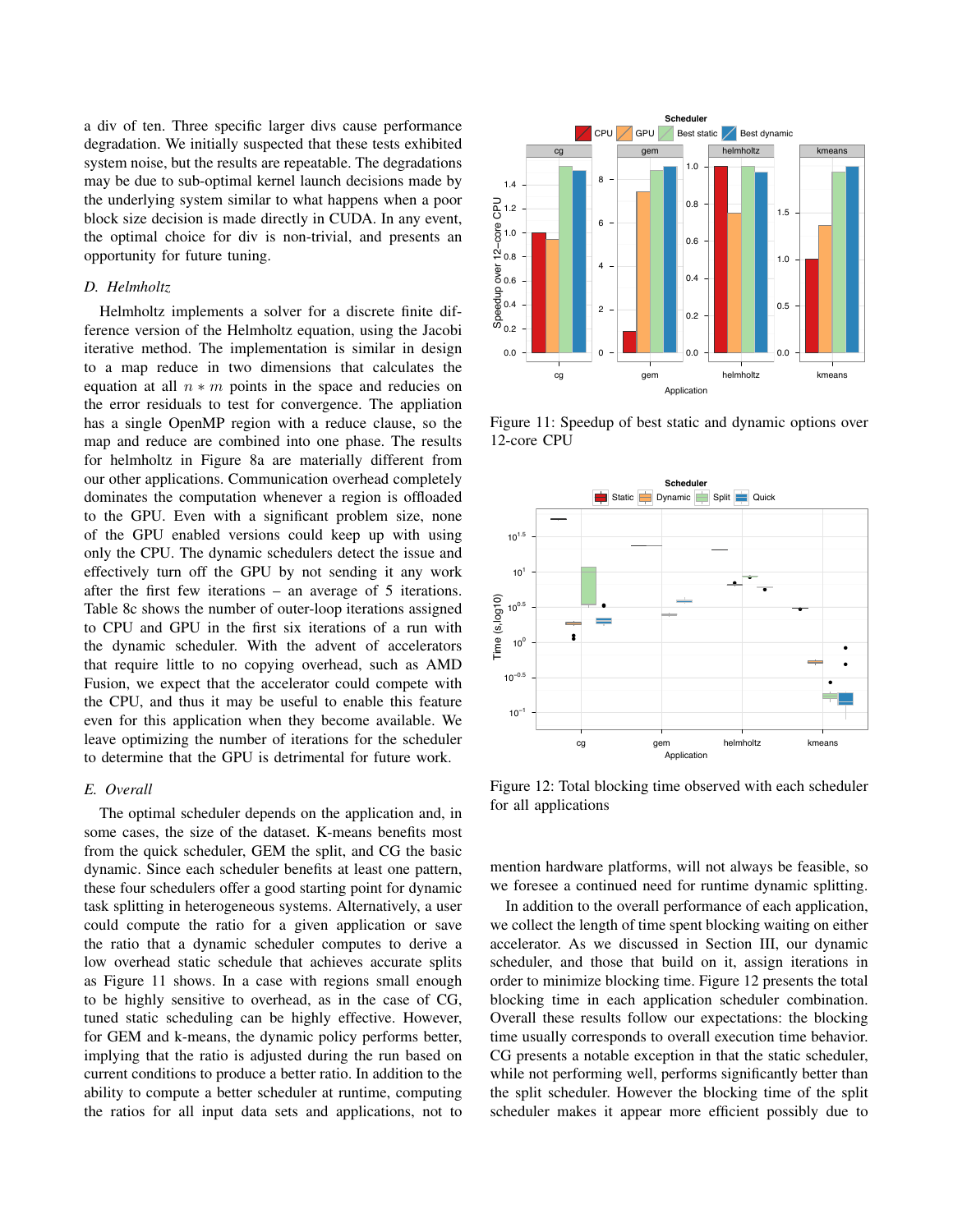an increase in the percentage of the accelerated region that transfers data and performs synchronization. As the regions become smaller, that overhead begins to dominate the execution time, slowing computation despite a balanced workload, as seen in the time per iteration on each device under the two schedulers. Under static, iterations average  $0.39\mu s$  on the CPU and  $0.26\mu s$  on the GPU. Under split with the default div of 10, iterations on the CPU average approximately the same time (0*.*37*µs*) but GPU iterations take much longer (1*.*12*µs*). The extra overhead increases the per iteration runtime by more than  $4 \times$ . Thus, alternative metrics for the dynamic schedule may produce better results for this application.

#### VI. RELATED WORK

Automatic task scheduling is becoming increasingly popular for parallel computing. Traditionally the domain of shared memory parallel systems like OpenMP [9], Intel TBB [10] or even languages like Erlang, task scheduling has begun to move outside that realm with the rise of frameworks for cluster and cloud task based computing. Frameworks like Charm++ [11] for clusters, and MapReduce [12] for the cloud offer many of the same productivity benefits of their shared memory ancestors, and provide interesting testbeds for advances in scheduling and work partitioning. MapReduce in particular has seen a significant amount of work to become more aware of and amenable to heterogeneous computing resources. CellMR [13] presents a MapReduce framework for asymmetric cell based clusters. In response to a different kind of heterogeneity, in this case background tasks and node loss in a work stealing environment, Moon [14] provides a heterogeneous grid of work stealing resources with a small number of high-uptime cluster-like resources for improved performance and reliability.

Along with these platforms, a wide range of work explores task scheduling policies and their effects on performance and scalability. Ayguadé et al. question the need for a schedule clause in OpenMP, using knowledge of previous passes through a parallel region to influence the schedule of future passes to positive results, but showing in the end that none of the solutions is always optimal [3]. Their work influenced the design of our initial heterogeneous schedulers as it offers low overhead while remaining effective.

Accelerator-based heterogeneous computing, including GPU platforms from NVIDIA and AMD, is also on the rise. As these systems become more common, automatic task scheduling in heterogeneous systems has also become more common. StarPU [15] is designed to be a platform for heterogeneous task scheduling. Along with StarPU, Qilin [16], Scout [17], the dynamic load balancing system created by Chen et al. [18], and the work by Jiménez et al. [19] forms a solid foundation for both the need and the capability for a heterogeneous task scheduler. These solutions, however, require the user to reimplement their application – in a new programming language in the case of StarPU or Scout; a new API in Qilin – or manually to create multiple copies of a function for multiple platforms to provide to the scheduler. In contrast, we bring heterogeneous task scheduling into an extension of OpenMP, which eases the translation of legacy scientific codes and makes the advances available immediately to users.

OmpSs, proposed by Duran et al. [20], attempts to offer an alternative to Accelerated OpenMP that also provides a coscheduling mechanism. The major difference is that in general one must still write GPU kernel code, CUDA or OpenCL, to use OmpSs. Interestingly, in terms of comparison with our results, coscheduling was consistently found to be slower than using two CPUs in OmpSs.

Other relevant work has come in the form of various studies that show code written and optimized for one GPU cannot be trusted to run equally well on other GPUs. Du et. al. [21] for example conclude that performance across GPU architectures cannot be assumed to be portable and offer some methods to make it more portable. Even within a given GPU architecture and vendor, Archuleta et al. [22] show that different GPUs react differently to algorithmic and mapping changes. Each case calls the portability of accelerator performance into question. Our work also attempts to address this issue through a mechanism by which computation that does not run well on the GPU on a system is remapped automatically to use the CPU.

# VII. CONCLUSIONS

In this paper we have presented our design for an automatic heterogeneous task scheduler for Accelerated OpenMP. We make four major contributions: the design of the extension; four scheduling policies to handle a variety of application behaviors; our case study implementation in the splitter library; and our evaluation across four representative scientific codes. Despite certain drawbacks inherent in our library implementation approach, we have shown speedups of as much as  $2 \times$  over using the CPU or GPU alone. We clearly demonstrate the utility of a hetero() clause in Accelerated OpenMP.

In future work we will implement our runtime and policies at a lower level, such as the compiler or potentially an extension. This implementation not only will make the system easier to use but it also will allow us to reduce memory transfer costs and to explore heterogeneous task scheduling further. We will investigate the ratio as a metric for the suitability of a given compute unit to a given application, and extend it to a more general model for scheduling work across a variety of accelerator platforms.

#### **REFERENCES**

[1] J. C. Beyer, E. J. Stotzer, A. Hart, and B. R. de Supinski, "OpenMP for Accelerators," in *OpenMP in the Petascale Era*, B. M. Chapman, W. D. Gropp, K. Kumaran, and M. S. Mller,